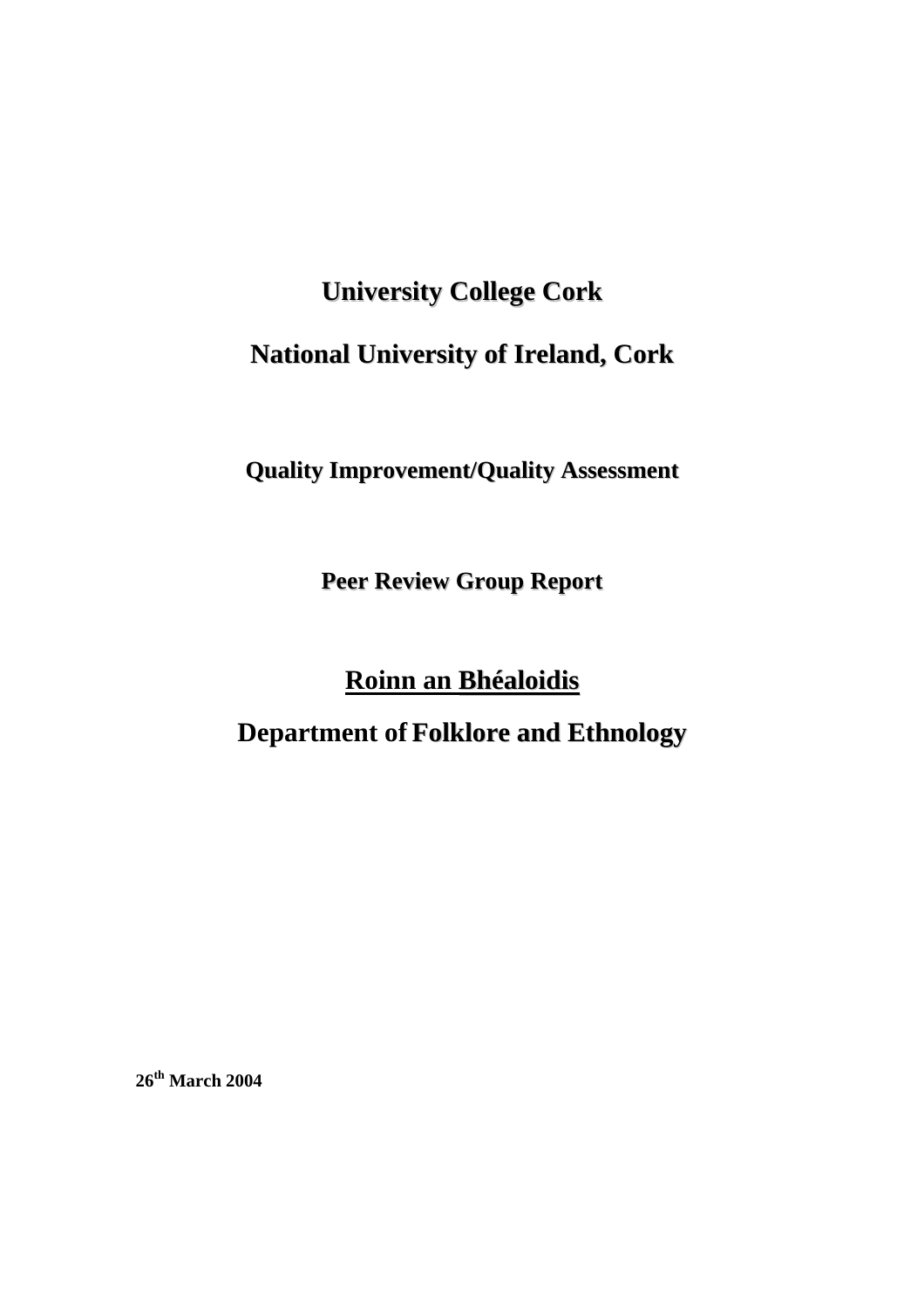# **Members of the Peer Review Group**

| <b>Name</b>               | <b>Affiliation</b>                                                     | Role       |
|---------------------------|------------------------------------------------------------------------|------------|
| 1. Prof. Máire Herbert    | Department of Early and Medieval Irish, UCC                            | Chair      |
| 2. Dr. Elizabeth Twohig   | Archaeology Department UCC                                             | Rapporteur |
| 3. Prof. Patricia Lysaght | Department of Irish Folklore UCD                                       | Extern     |
| 4. Prof. Peter Narváez    | Department of Folklore, Memorial University,<br>St John's Newfoundland | Extern     |

# **Timetable**

The timetable for the conduct of the review visit is attached as Appendix A.

# **Methodology in preparing report**

The report was prepared jointly by all members of the PRG, working together during the site visit and thereafter through e-mail consultation.

# **The Department**

An Leánn Dúchais, an interdisciplinary subject taught through the medium of Irish with Béaloideas at its core, was initiated at UCC in 1977, attached to the Department of Irish History. Folklore, though the medium of English, was added in 1989 as a subject in the second and third year BA degree. Having been part of an amalgamated Department of History from 1994, Béaloideas /Folklore and Ethnology emerged as a full Department in 2001.

#### **The Peer Review visit**

The PRG was very impressed by the ready co-operation afforded by the staff of the Department of Béaloideas/Folklore and Ethnology. It was evident that a great spirit of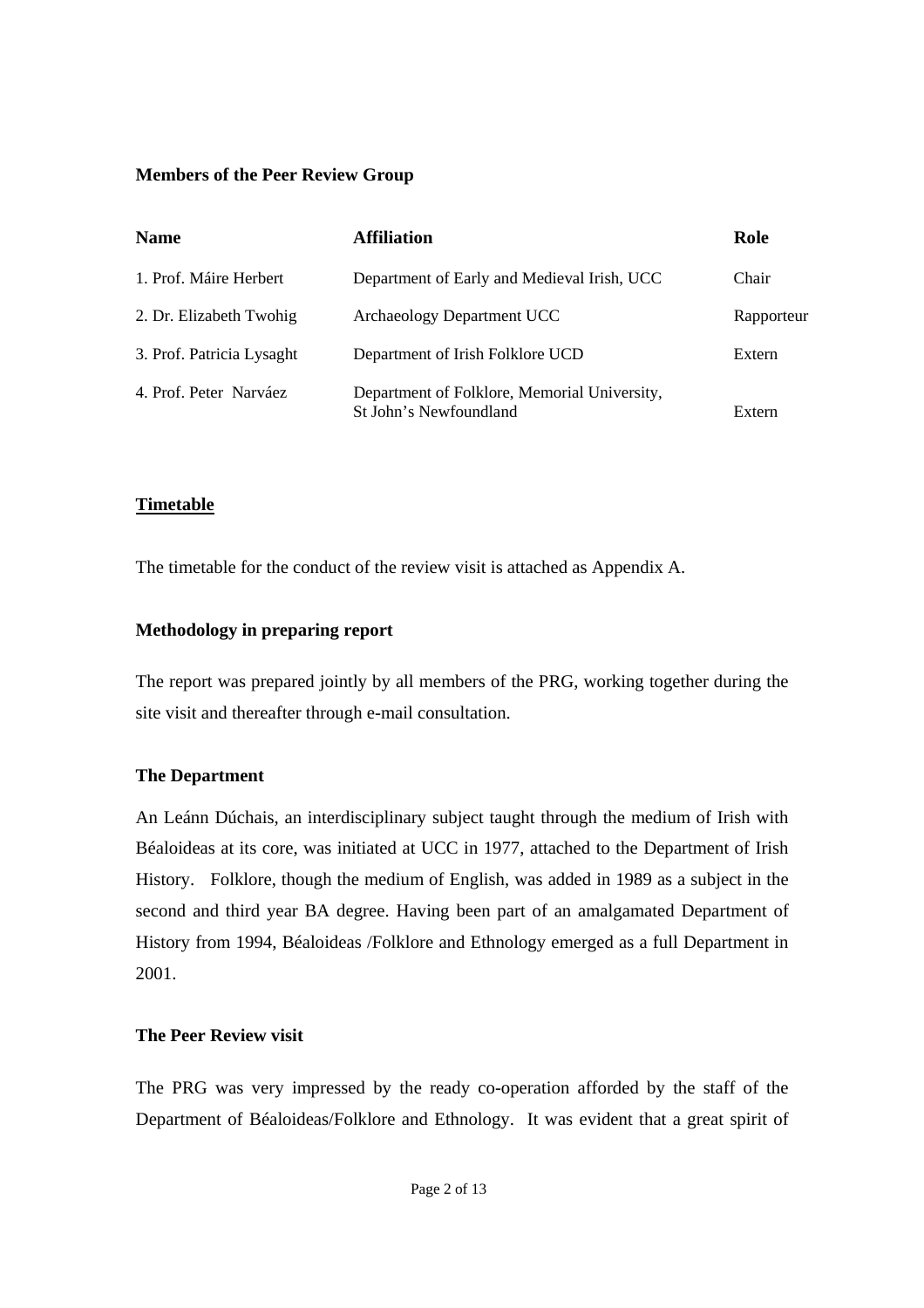collegiality, co-operation and good will exists in the Department, amongst staff and between staff and students. It was evident also that students, both past and current, have enjoyed a positive experience in the Department and they have praised the individual attention, support, encouragement, and academic training that they have received. It was clear to the PRG that the Department engenders feelings of respect and loyalty among students and graduates. The students of the Department of Béaloideas/ Folklore and Ethnology are clearly highly regarded and valued by other Departments within the Faculty of Arts, particularly by those with whom they have close academic contacts. The PRG was also particularly impressed by the Department's involvement with the Northside Folklore Project and its contribution thereby to the wider community.

#### **Timetable arrangements**

In regard to scheduling, the PRG was satisfied overall. However, while commending the attitude of inclusiveness underlying Departmental planning in this regard, we found that the scheduling of both part-time and full-time personnel within the time slot allocated for staff interviews caused difficulty in ensuring adequate dialogue with the core full-time staff. The PRG made arrangements to remedy this situation in the course of the site visit.

#### **Overall Analysis**

#### **Self-Assessment Report**

The PRG appreciated the frank self-appraisal contained in the SAR although a certain unevenness in the interpretation of the guidelines was apparent. In the opinion of the PRG, the SAR would have benefited from better preparation, organization, and editing. In matters of content, the description of the Department, its history, organisation, and budgetary details might have been more fully discussed. Its academic activities might have been more fully documented, for example, by incorporating data such as full outlines of the modules taught. Additional material, which was submitted during the site visit might have been provided in advance.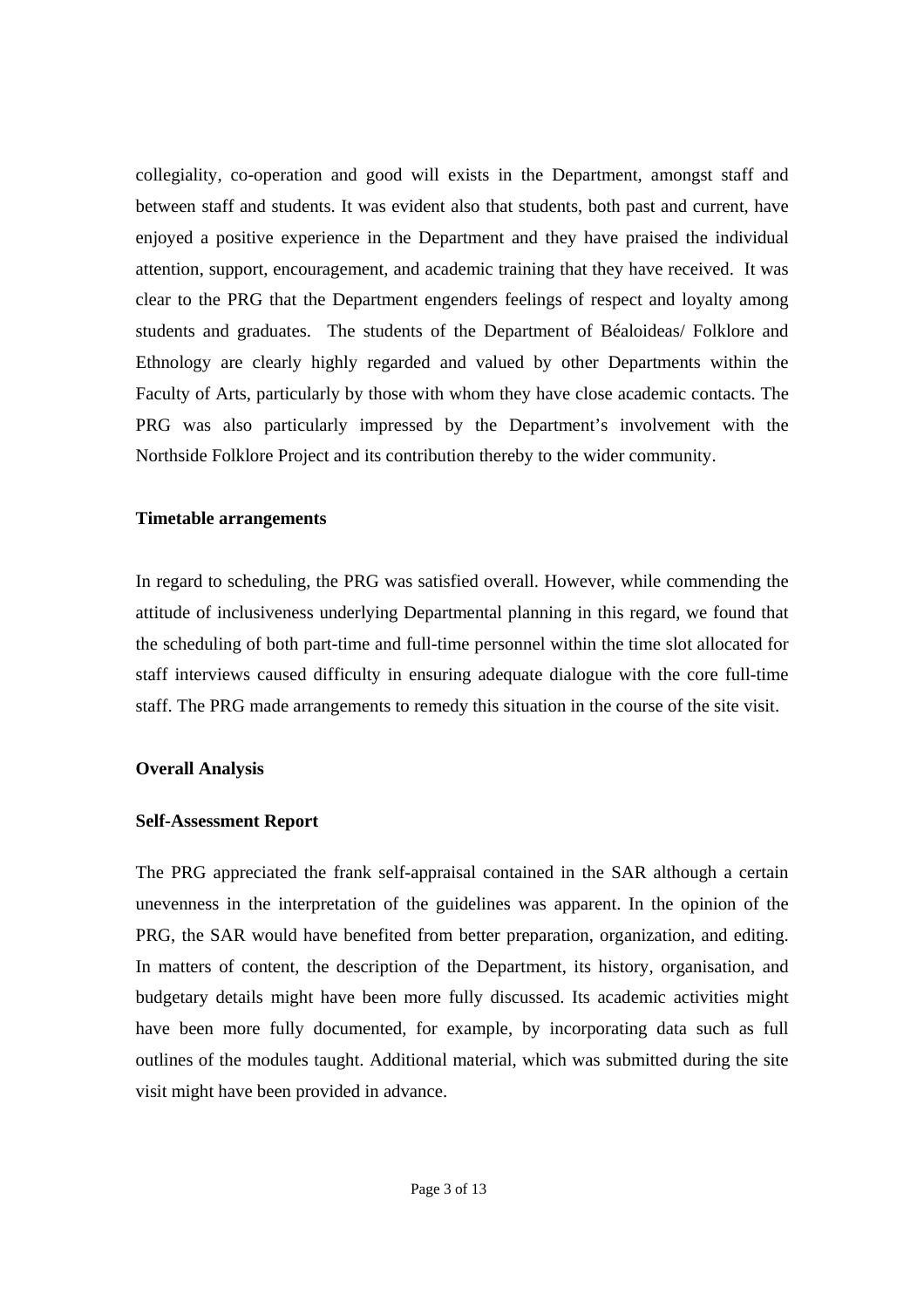The *SAR* would have benefited particularly from more extensive analysis and reflection on strategic planning. The PRG was disappointed that such significant elements were not addressed. At this critical point in the Department's development it is vital to develop and formulate a realistic strategic plan for the future. In the critical absence of such a plan in the SAR, the Department's view of its future had to elicited during the course of the site visit.

 It was agreed between the PRG and the Head of the Department of Béaloideas/Folklore and Ethnology that Paragraph 5:1 of "Strategic Plan 2002-2004" forming part of the SAR should be amended in order to conform with the terms of the legal agreements existing between UCD and UCC in relation to present and future use of the National (IFC) Folklore MSS Archive materials and indexes in question.<sup>⊗</sup>

Despite the aforementioned reservations and the necessary corrective intervention, the PRG confirms its acceptance of the SAR in its amended form.

# **SWOT Analysis**

Analysis in the SWOT format gave a good overall indication of the strengths and weaknesses of the Department. The Department is rightly aware that its relatively low student numbers constitute a weakness, and that the present teaching commitment is not commensurate with current student numbers in the Department. The PRG agrees that many opportunities exist to develop the community and regional profile of the Department and of its research, but that this is difficult to achieve in view of the present teaching loads. The PRG agrees that the imminent retirement of the most senior staff member constitutes a cause of uncertainty and a threat to the Department's morale.

<sup>⊗</sup> The amended version as agreed reads: "Boole Library holds microfilm copy of the National (IFC) Folklore MSS Archive. A major opportunity exists to reclassify this material and open it up to contemporary scholarly enquiry through the application of IT. This is a general disciplinary aspiration only".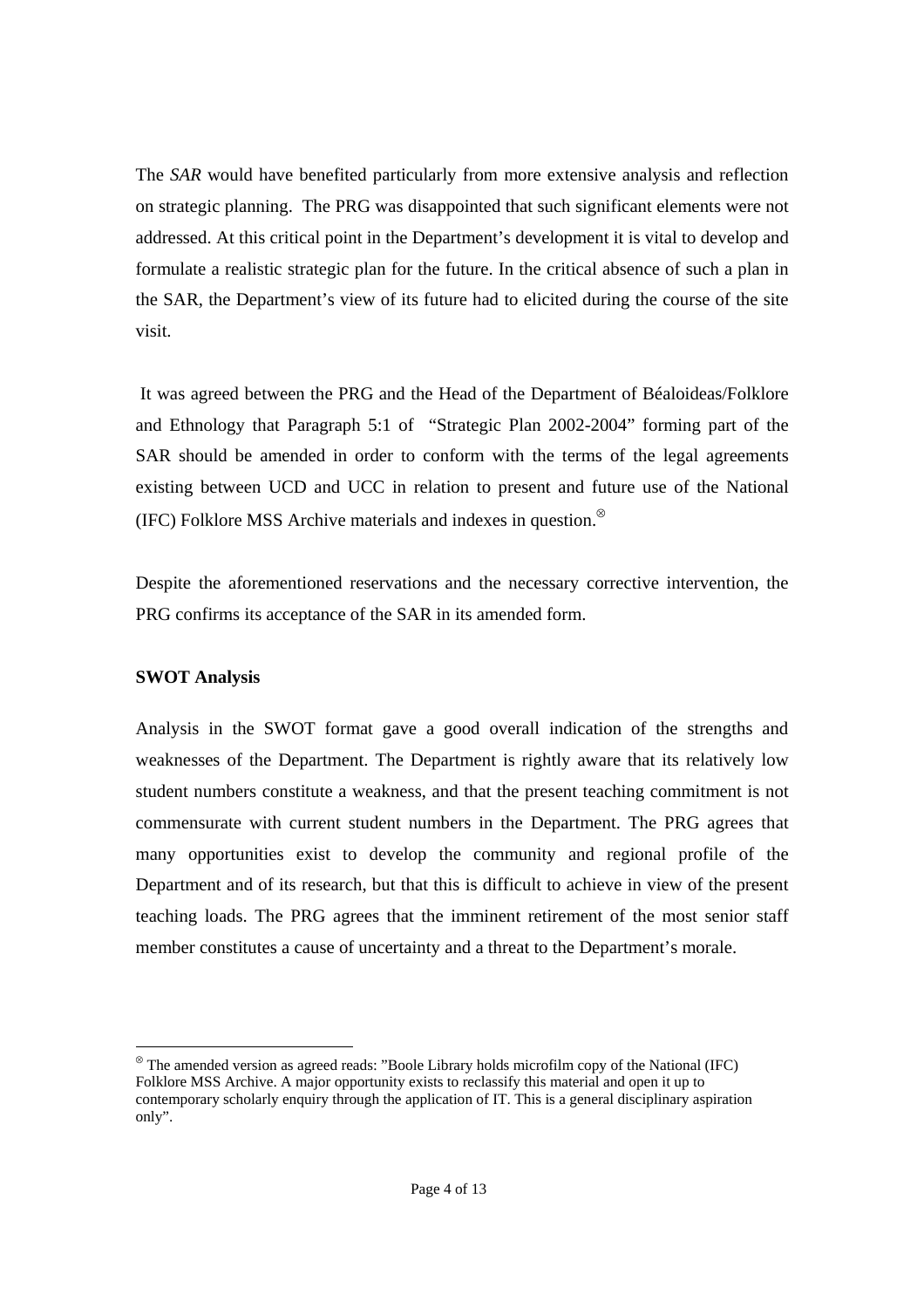# **Benchmarking**

The benchmarking section was rather cursorily presented and was lacking in comparative detail and analysis regarding the institutions cited. Greater heed might have been paid to the curricula of the institutions to which reference was made; these should be analysed and taken into account in future Department planning in relation to teaching and learning.

# **Findings of the Peer Review Group**

The PRG group has attempted to evaluate all aspects of the Department's activities with a view to making positive suggestions for strengthening and improving its position.

# **Department Organisation and Planning**

The Department has an unconventional history, still evident to some extent in its informal structure and administrative profile. This may partly explain the lack of a planned response to the imminent retirement of the senior member of academic staff. The PRG acknowledges that aspirations in relation to the future profile of the Department were expressed in a letter to the former Dean of Arts (*in litt*. 5 June 2003), but the PRG considers that this falls short of a constituting a formal plan.

In addition to giving detailed consideration to future Departmental development, more routine administrative structures need to be put in place. The PRG considers it timely to institute a more formalized administrative structure, which would include regular recorded and minuted Department Management Group meetings. The PRG also recommends the establishment of a formal staff student committee with regular meetings throughout the academic year. Rotation of staff responsibilities is desirable so that all engage in, and gain experience in, departmental administration.

A particular difficulty for the efficient running of the Department is the dispersed nature of the staff and support offices in three separate houses along College Road. Given the small numbers of staff involved, this situation could be readily addressed.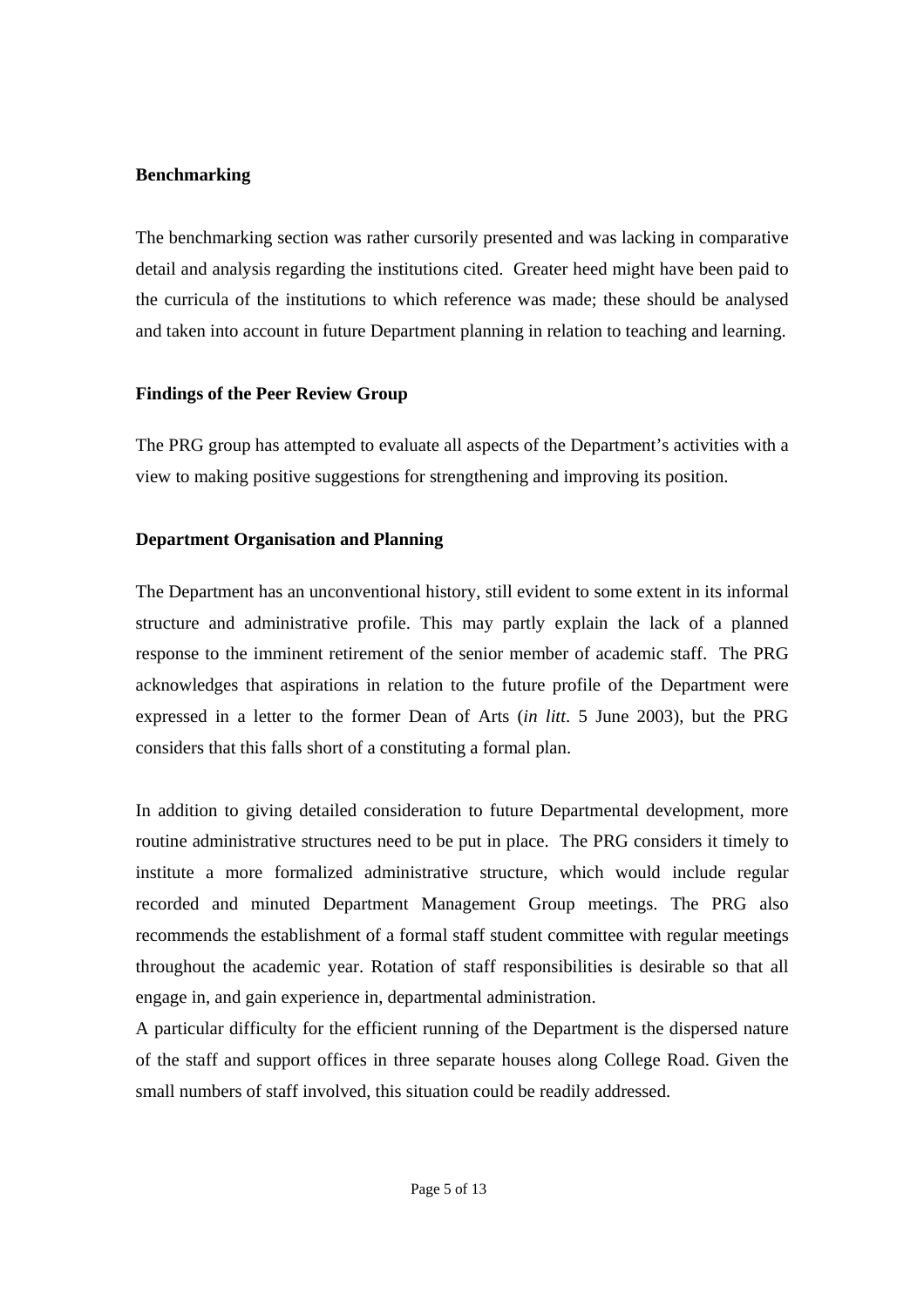#### **Teaching and learning**

 Although a very copious amount of data was available from student evaluations concerning the status and quality of teaching and learning, there was a virtual absence of serious engagement with issues arising from these evaluations at several levels, viz. in the analysis of the Mission Statement and in the SWOT. The PRG noted that this was the first occasion on which student questionnaires for the purposes of teaching evaluation had been used. The PRG recommends that Departmental teaching should continue to be informed by this mechanism on a regular basis.

In the course of discussions during the site visit, the PRG elicited the Department's *desiderata* regarding the future development of its programmes, since this information was not clearly set out in the SAR. The PRG fully supports the Department's view that the introduction of Folklore at First Arts level is likely to constitute a fruitful way forward in terms of student awareness and enrolment. The PRG also noted the positive response of current students and of graduates to the Leánn Dúchais programme as the Department's historical core, and it recommends the maintenance of both Folklore and An Leánn Dúchais at both undergraduate and postgraduate levels. The PRG urges a complete curriculum review, in association with the process of planning a three-year BA programme in Folklore. This should consider the introduction of genre courses that would inform students about the classic approaches and basic tools of folklore study and research. In keeping with benchmark folklore departments, we further encourage the adoption of public sector folklore courses (an area of study dealing with museum exhibitions, heritage planning, community projects, festivals). Such courses might directly involve students through internships with local institutions and groups (and, in particular, the Northside Folklore Project).

The PRG commends the Department's strength in Postgraduate studies and suggests an active development of this area - for instance, through use of the Higher Diploma in Arts programme as a conversion course for interested graduates from other disciplines.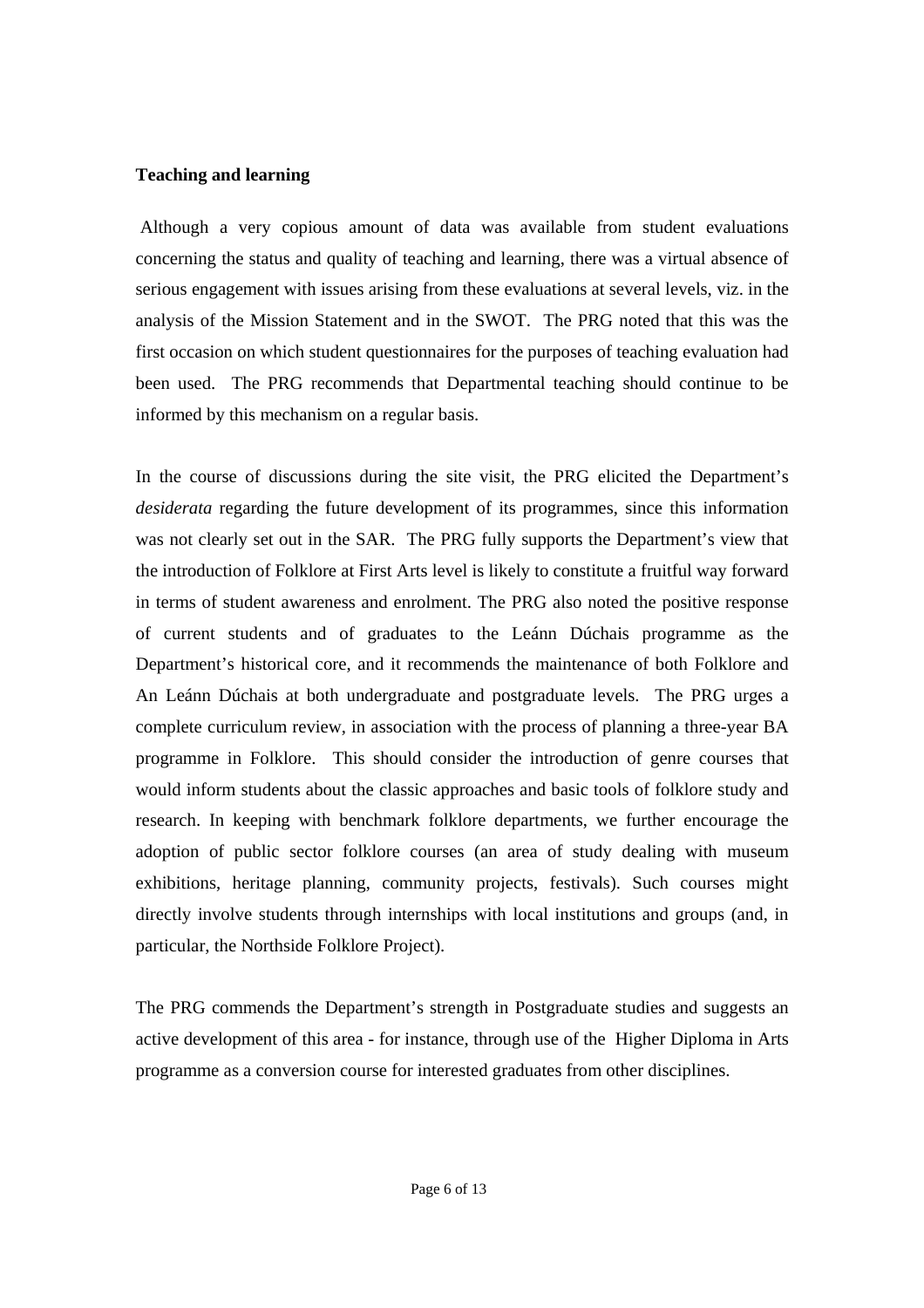The PRG was impressed with the significant number of international students that the Department has attracted at all levels, including the recent development of the Early Start Programme for foreign students, which was much commended in the student evaluations. This illustrates a widespread interest in Folklore and a recognition of the Department's scholarship. The international outreach of the Department should be maintained and enhanced.

The PRG welcomes the first draft of a Departmental Student Handbook, and recommends that the completed document should include course outlines, an overview of programmes, and, where appropriate, more recourse to publications of folklore scholarship in Ireland.

Folklore archives offer excellent opportunities for scholarly research as well as community outreach and should form an integral part of the teaching and learning experience at all levels. The Departmental Folklore Archive (presently directed on a parttime basis) has a fine collection and exhibits great promise, but is presently understaffed and suffers from a lack of sustained financial support. Such support would allow future planning and provide a full-time archivist, expanded staff, more supplies and better equipment.

# **Research and Scholarly Activity**

The department has been remarkably successful in attracting research funding. It appears to have availed of all possible sources of revenue. In this context we commend the comprehensive and informative report on the Northside Folklore Project contained in the SAR.

The scholarly publications of the staff - though the volume might be greater - are highly commended, as are postgraduate theses, and the innovative graduate publication *Béascna.*  Future issues of this journal might usefully include lists of theses completed. More submissions to appropriate international peer-reviewed journals are recommended. The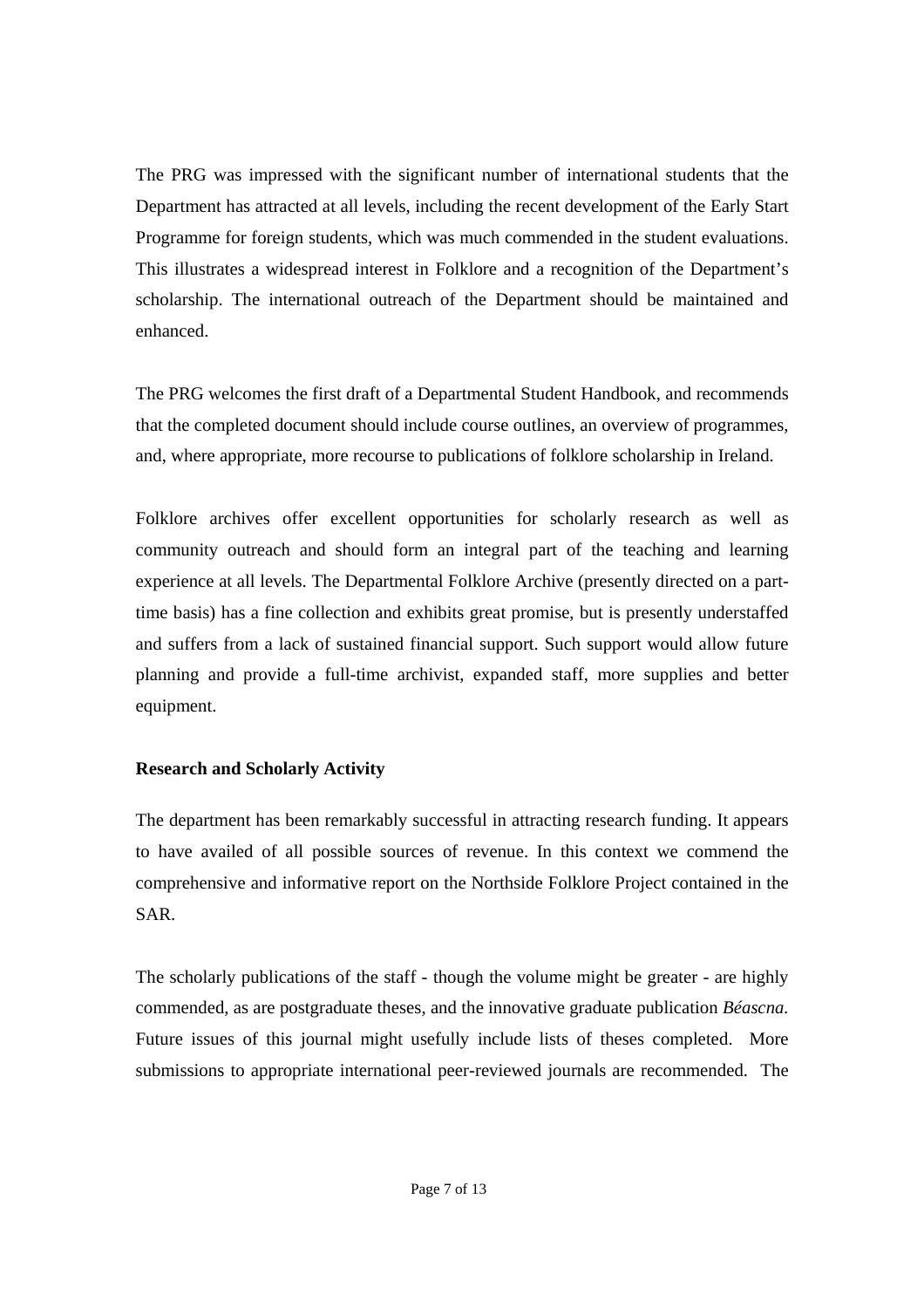PRG also recommends that the southern region's rich traditions and resources should be a particular focus for fieldwork, research, and publication.

# **Staff Development**

Bearing in mind the students' evaluation of teaching, the PRG encourages the teaching staff, especially more junior staff, of the Department, to avail of opportunities to develop and enhance pedagogical skills, especially in relation to the use of audio-visual aids, and the increased use of the Department's archival resources in teaching.

# **External Activities**

The PRG recognises that the Department has many local, national, and international contacts. However, these operate more on an individual than on a Departmental basis. The PRG recommends, therefore, that further institutional links be sought and formalized, e.g. further student and staff exchange with European institutions through the Socrates programme, and research exchange programmes with benchmark departments abroad.

We suggest that the Department's profile within UCC be raised through public lectures or seminars, and by highlighting of valuable work with the Northside Folklore Project. In tandem, the Department's website should continue to be developed in order to provide more publicly accessible information concerning its diverse activities and services.

# **Support Services**

#### **Library**

The Boole Library holdings of international folklore and ethnology journals are inadequate for staff and student research, due to inadequate funding. The PRG recommends that the most significant European journals of folkloristics and ethnology be added to its collections.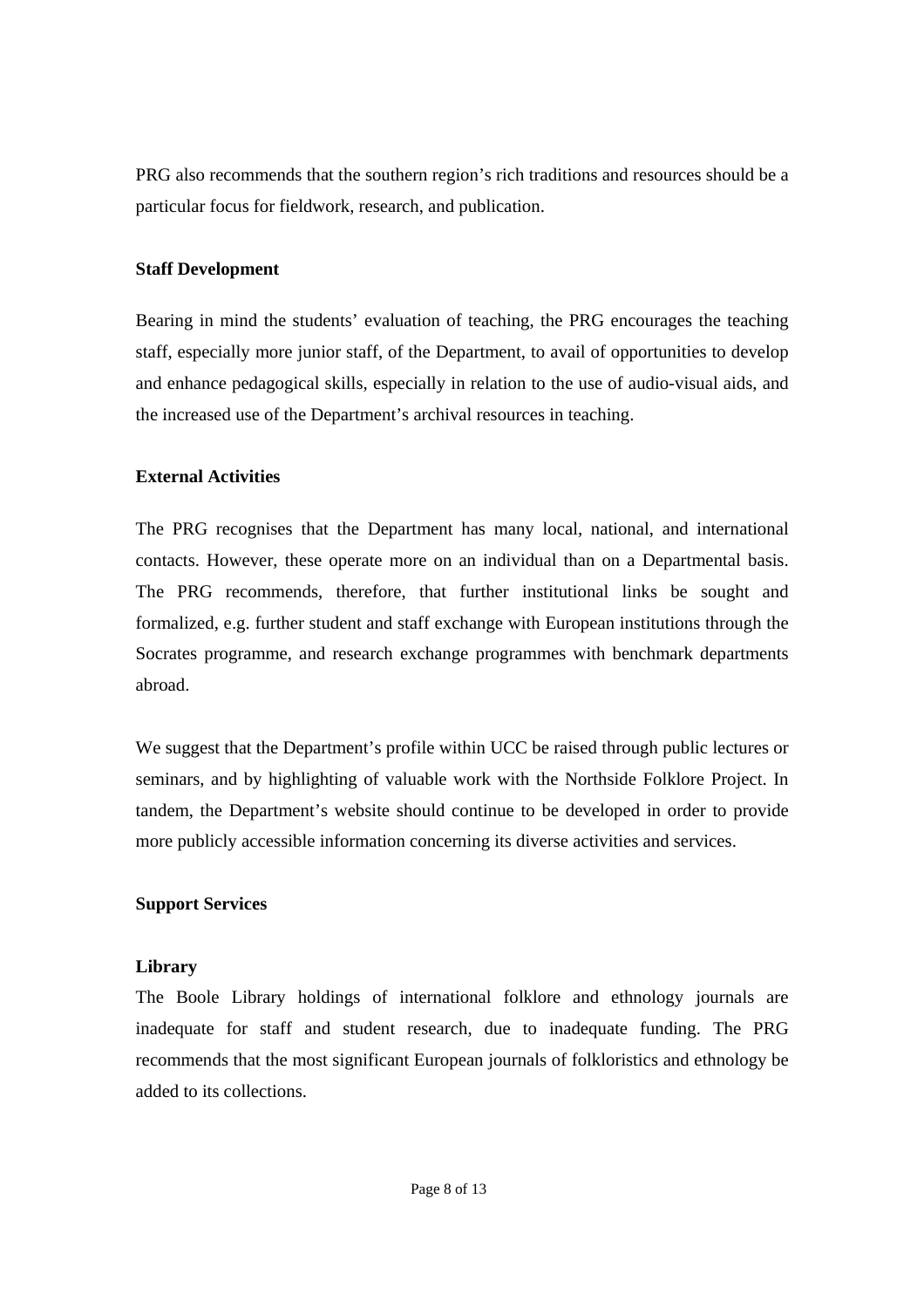The PRG met with Mr. Denis O'Sullivan of the Computer Centre who advised that the computing facilities of both the Department of Béaloideas/Folklore and Ethnology and the Archives were inadequate, and needed urgent upgrading. The PRG recommends that, following a full assessment of both Departmental and archival computing requirements, including those of the Northside Folklore Project, that necessary upgrading be undertaken as soon as possible.

# **Key Recommendations**

- It is crucial for the Department that, on retirement of the present Head of Department, a replacement be appointed without delay.
- It is critical for the Department at this juncture in its evolution that a realistic strategic plan be developed and formulated as soon as possible.
- It is vital for the Department's future viability that serious concerted attention be given to the areas of teaching and learning. In this context, the PRG strongly recommends that:
	- o A first-year programme in Folklore be initiated as soon as possible.
	- o In tandem with future planning and curricular review, material culture be considered as an appropriate area of specialization for a new appointment.
	- o Opportunities to develop or enhance pedagogical skills be availed of.
	- o Archival resources and audiovisual aids be regularly used in teaching.
	- o The Tenure B post be regularized.
	- o The Departmental Folklore Archive be given sustained financial support to secure its future, and to provide a full-time archivist.
	- o Both Departmental and Archival computing facilities, including those of the Northside Folklore Project, be upgraded.
	- o Urgent steps be taken to ensure the safety of the Northside Folklore Project's archival holdings.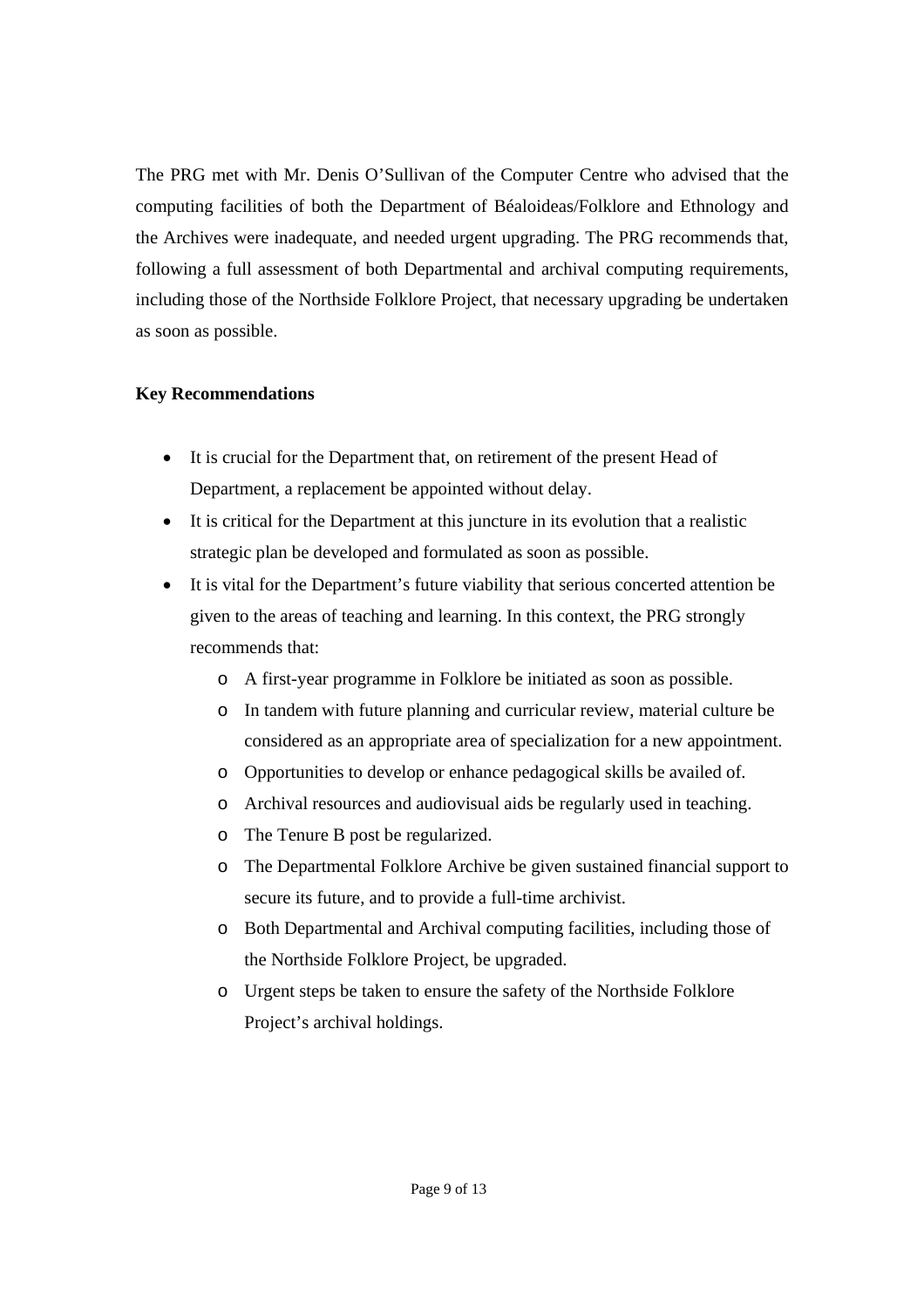#### **Conclusion**

The PRG concludes that the Department of Béaloideas/Folklore and Ethnology is to be commended on its scholarly endeavours thus far, and on its success in attaining Departmental status. This newly-fledged Department fulfills an important scholarly and cultural role within the university, and has a highly important link with the wider community through the Northside Folklore Project. The PRG recommends that the Department be supported in every way possible to enable it to reach its full potential.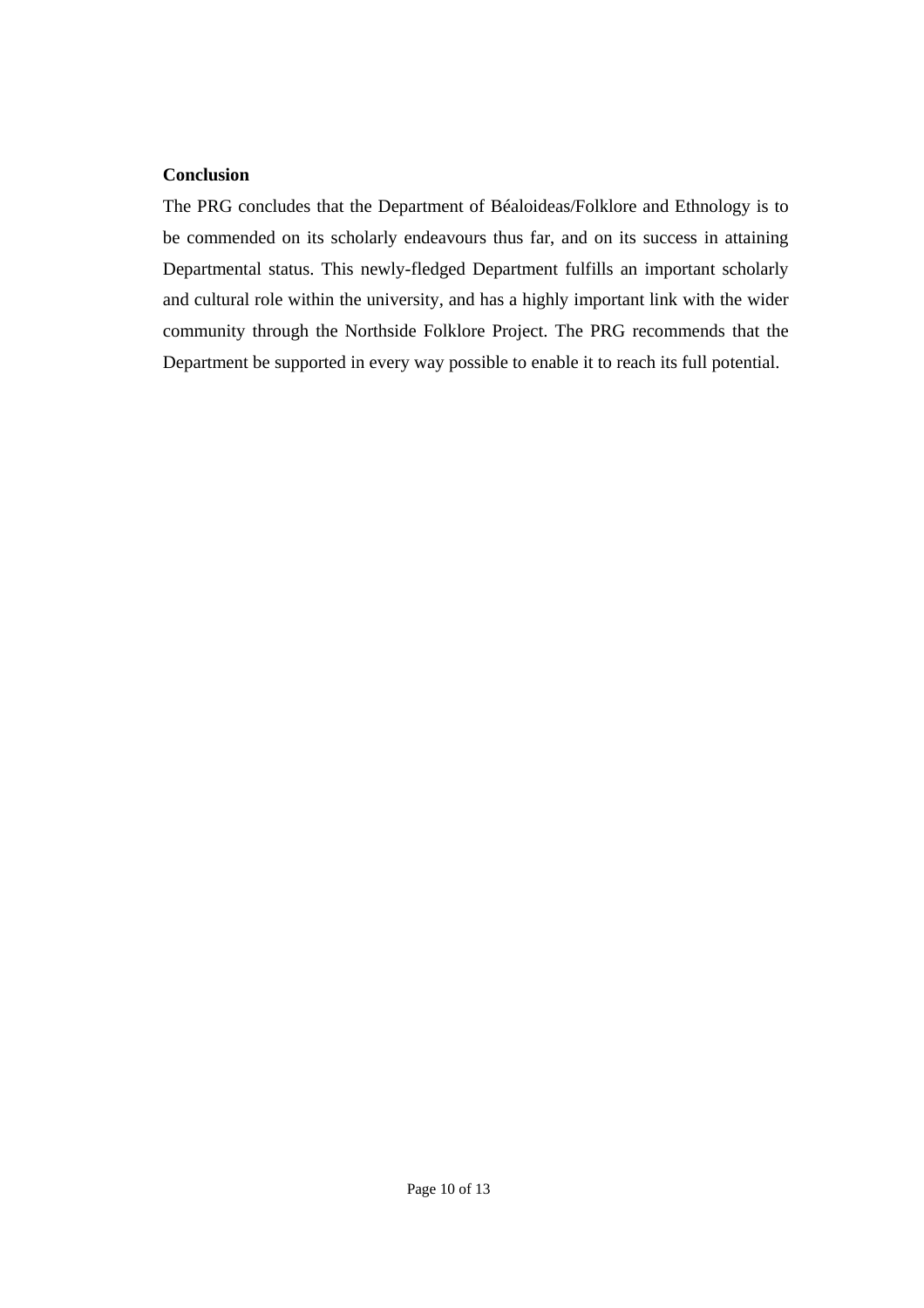# **Appendix A**

# **Timetable for conduct of Peer Review Visit**

# **Roinn an Bhéaloidis**

#### *Sunday 1st February 2004*

- 18.00 Meeting of members of the Peer Review Group Briefing by Director of Quality Promotion Unit, Dr. N. Ryan. Group agreed final work schedule and assignment of tasks for the following 2 days*.*
- 20.00 Dinner for members of the Peer Review Group and members of the Department:

# *Monday 2nd February 2004*

08.30 Convening of Peer Review Group

Consideration of Self-Assessment Report

- 09.00 Professor Gearóid Ó Crualaoich, Head of Department
- 09.30 Meeting with all staff of Department

#### Meetings with individual members of staff

- 10.45 Nuala de Búrca
- 11.00 Síle de Cléir
- 11.15 Stiofán Ó Cadhla
- 11.30 Meabh Ní Dhaibhéid
- 11.45 Margaret Humphries
- 12.00 Marie Annick Desplanques
- 12.15 Clíona O'Carroll
- 12.30 Diarmuid Ó Giolláin
- 12.45 Mr. Denis O'Sullivan, Head of Operations/Networks, Computer Centre
- 13.00 Working private lunch for members of Peer Review Group
- 14.00 Professor Aidan Moran Registrar & Vice-President for Academic Affairs
- 14.30 Professor David Cox, Dean of Faculty of Arts
- 15.00 Visit to core facilities of Department in Elderwood and at 54 College Road
- 16.00 Undergraduate Students From all undergraduate levels, including Evening arts and Visiting Students: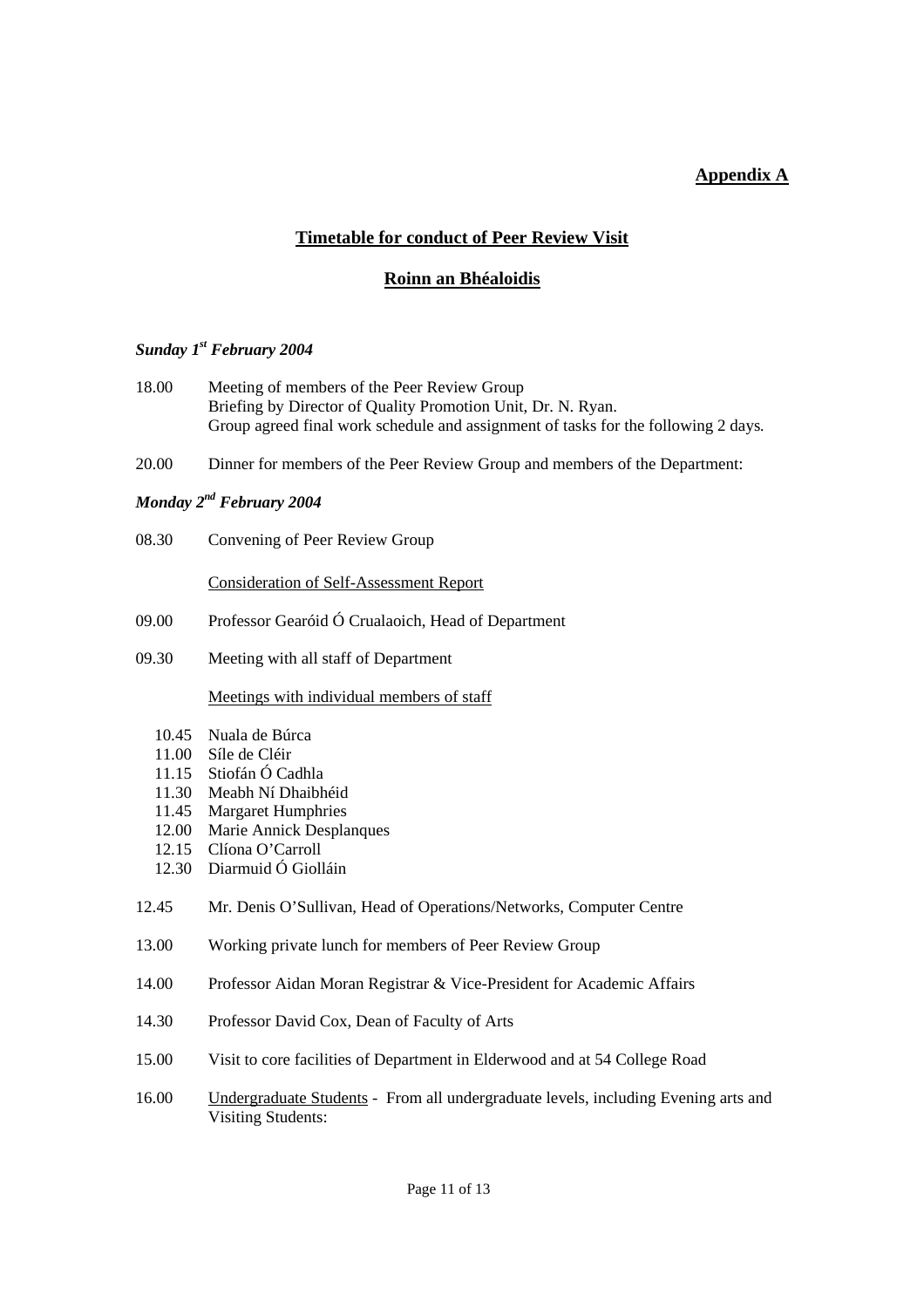Tara Ní Dhomhnaill, Ciarán Ó Gealbháin, Diarmuid Grainger, Eimear Nic Suibhne, Anna Walsh, Jeffrey Walker, Caroline Read, Grace Fox, Pauline Ahern

#### 16.45 Postgraduate Students

Jenny Butler, Angun Olsen, Shane Lehane, Karen Cafferkey

#### 17.00 Meetings with groups of students representing past graduates and employers

Past graduates Marcus Bale. David Barry, Catherine Buckley, Joe Feller, Liam Guiney, Ita Harris, Michelle Kingston, Mary McCormack, Seán Ó Duinnshléibhe

19.00 Meeting of Peer Review Group to identify remaining aspects to be clarified and to finalise tasks for the following day, including working private dinner

# *Tuesday 3rd February 2004*

| 08.30 | Convening of Peer Review Group                                                                                                                                                                  |
|-------|-------------------------------------------------------------------------------------------------------------------------------------------------------------------------------------------------|
| 09.00 | Professor Kevin Collins, Vice-President for Research Policy & Support                                                                                                                           |
| 09.30 | Ms. Carmel Cotter, Finance Office                                                                                                                                                               |
| 09.45 | Mr. Cathal Kerrigan, Subject Librarian                                                                                                                                                          |
| 10.45 | Visit to facilities for Northside Folklore Project (located at: Northside Community<br>Enterprises Ltd., Sunbeam Industrial Park, Mayfield, Cork). PRG escorted by Professor<br>G. Ó Crualaoich |
| 12.30 | Professor Gearóid Ó Crualaoich, Head of Department                                                                                                                                              |
| 14.00 | Preparation of first draft of final report                                                                                                                                                      |